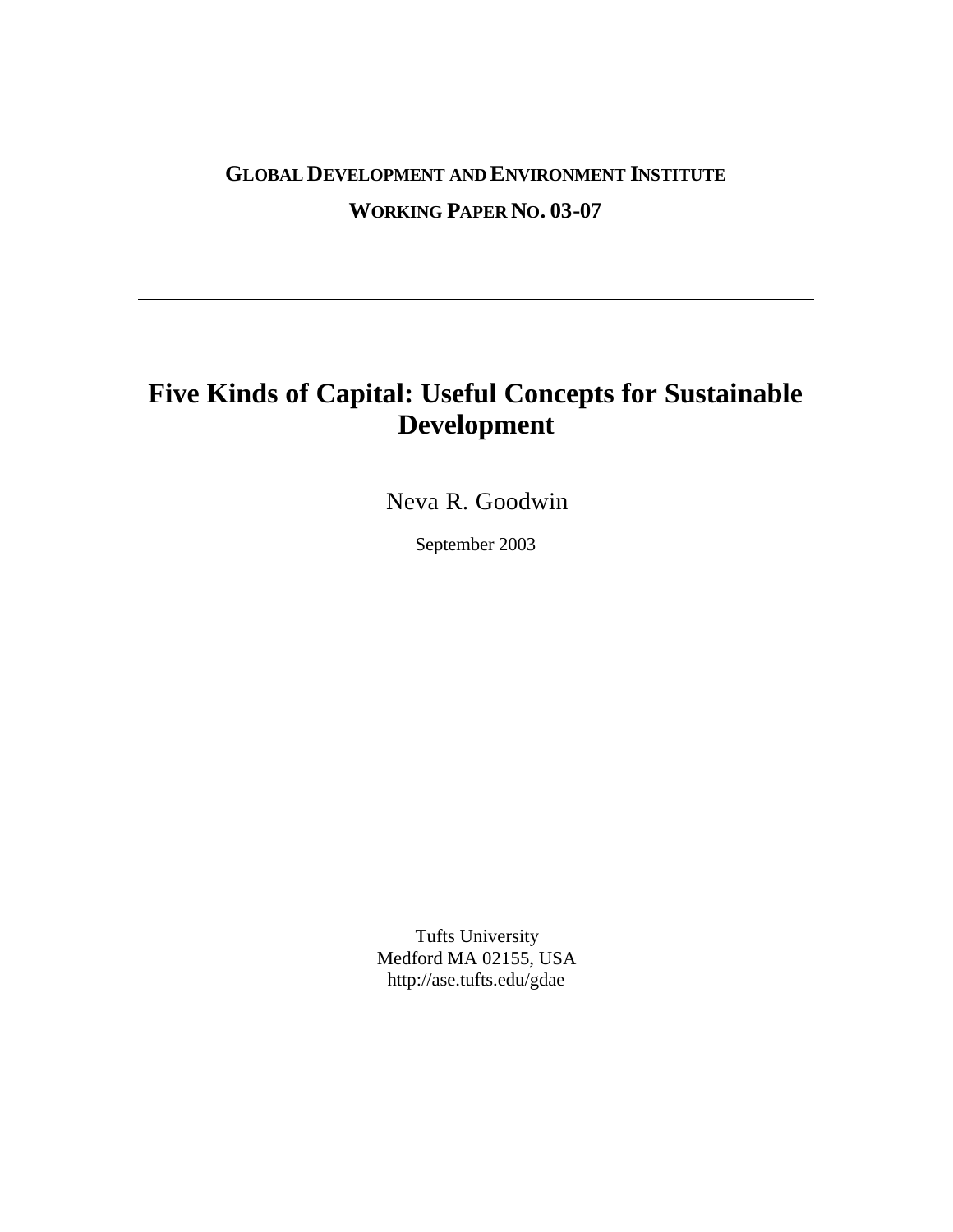## **Five Kinds of Capital: Useful Concepts for Sustainable**  Development<sup>1</sup>

**Neva R. Goodwin**  *neva.goodwin@tufts.edu*

#### **Abstract**

 $\overline{a}$ 

The concept of capital has a number of different meanings.It is useful to differentiate between five kinds of capital: financial, natural, produced, human, and social. All are stocks that have the capacity to produce flows of economically desirable outputs. The maintenance of all five kinds of capital is essential for the sustainability of economic development.

Financial capital facilitates economic production, though it is not itself productive, referring rather to a system of ownership or control of physical capital. Natural capital is made up of the resources and ecosystem services of the natural world. Produced capital consists of physical assets generated by applying human productive activities to natural capital and capable of providing a flow of goods or services. Human capital refers to the productive capacities of an individual, both inherited and acquired through education and training. Social capital, the most controversial and the hardest to measure, consists of a stock of trust, mutual understanding, shared values and socially held knowledge.

In the course of economic history, the focus has shifted from material-intensive to information-intensive technologies. These technologies make it possible to economize simultaneously on the three classical factors of production: land, labor, and produced capital. Information technologies can be embodied (in physical capital) or disembodied, consisting of shared understandings and procedures (human and social capital).

Sustainable development must maintain or increase all productive capital stocks, including natural capital, which is currently often depleted through economic production. The maintenance of stocks of human and social capital is equally important. Thus the traditional trio of essential economic activities – production, consumption, and distribution – must be supplemented with a fourth function, that of resource maintenance.

<sup>&</sup>lt;sup>1</sup> This paper was prepared for the Section on Law and Socio-Economics of the American Association of *Legal Scholars annual meeting, January 2003. Portions were adapted from Chapter 3 of Microeconomics in Context, an introductory, college level textbook by Neva Goodwin, Julie Nelson, Frank Ackerman and Thomas Weisskopf.*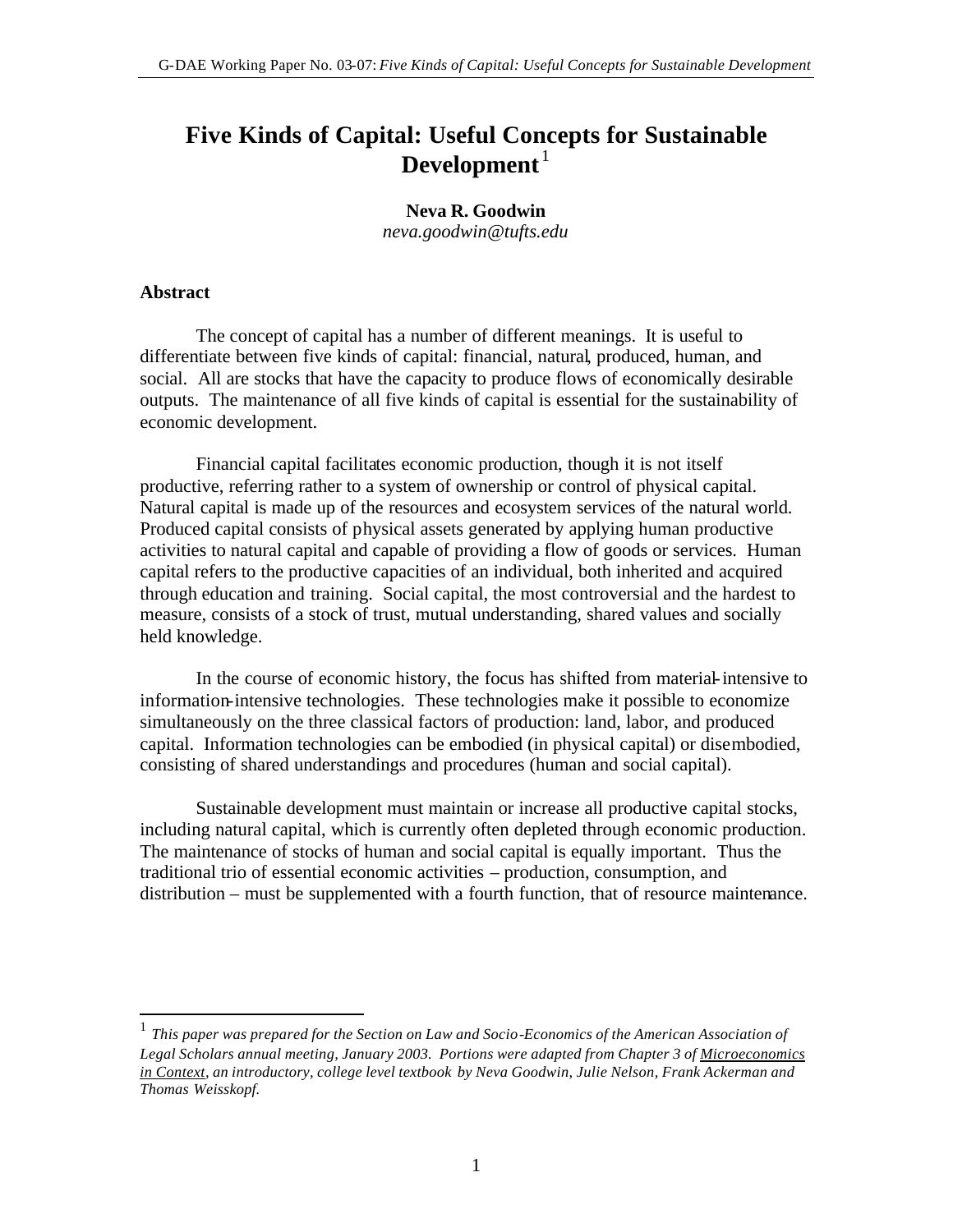#### **1. Introduction**

It is common to hear arguments over what some word "really means," but of course words mean what human beings agree that they should mean. Even if they are what I call "unicorn words," referring to something that does not actually exist, there can be an agreed-upon meaning that achieves communication. If I say, "I saw a unicorn," you may conclude that I'm kidding, or that I'm nuts, but we both know that the thing I either did or didn't see is a slender white horse with a whirled horn sticking out of its forehead.

In this paper I will discuss some uses of the word *capital*. I believe it is useful to accept a convention, when talking about economic systems, in which we identify a variety of kinds of capital – five, to be precise. I will talk a little about the familiar concept of *financial* capital, and more about the less familiar concepts of *natural, produced, human,* and *social* capital. There are several reasons why I believe it is useful to adopt this verbal convention.

- One has to do with the close association, in economics, between the concept of capital and the concept of a stock – when the word stock is understood in one of its meanings, as the opposite of a flow.
- Another reason might be called political. There are aspects of economic systems whose importance has been neglected by many of the people who have the power to shape our economic future. These aspects are more readily brought to the attention of people used to thinking in economic terms when they are given familiar economic labels. Environmental conservation and women's rights, for example, may be given greater weight by economic policy makers if they are discussed in the context of natural and human capital. This political reason is backed up by the first one, since there is an internal logic to calling something "capital" if it can be understood as a particular kind of stock – namely, a stock of a productive resource.
- A final reason has to do with sustainable development. I am a co-author of a textbook called *Microeconomics in Context*, in which we argue that the commonly accepted trio of essential economic activities – production, distribution (or exchange), and consumption – must be complemented by a fourth: resource maintenance. We are especially concerned to draw attention to the need to sustain four of the five kinds of capital stock that we will discuss here. We make the argument that economic well-being will decline if our future ability to produce goods and services is diminished by failure to maintain these stocks.

#### **2. Thinking about capital stocks**

A stock is a quantity identified at a particular point in time. Examples, on which I will elaborate, could include, at *this* moment of *this* day, the balance in your checking account, the water in a pool at the base of a waterfall, the computer-driven sewing machines purchased by a clothing manufacturer, the houses in your neighborhood, your proficiency in learning new computer software, or the trusting relationships you count on when you urge a group of friends to join you in a project.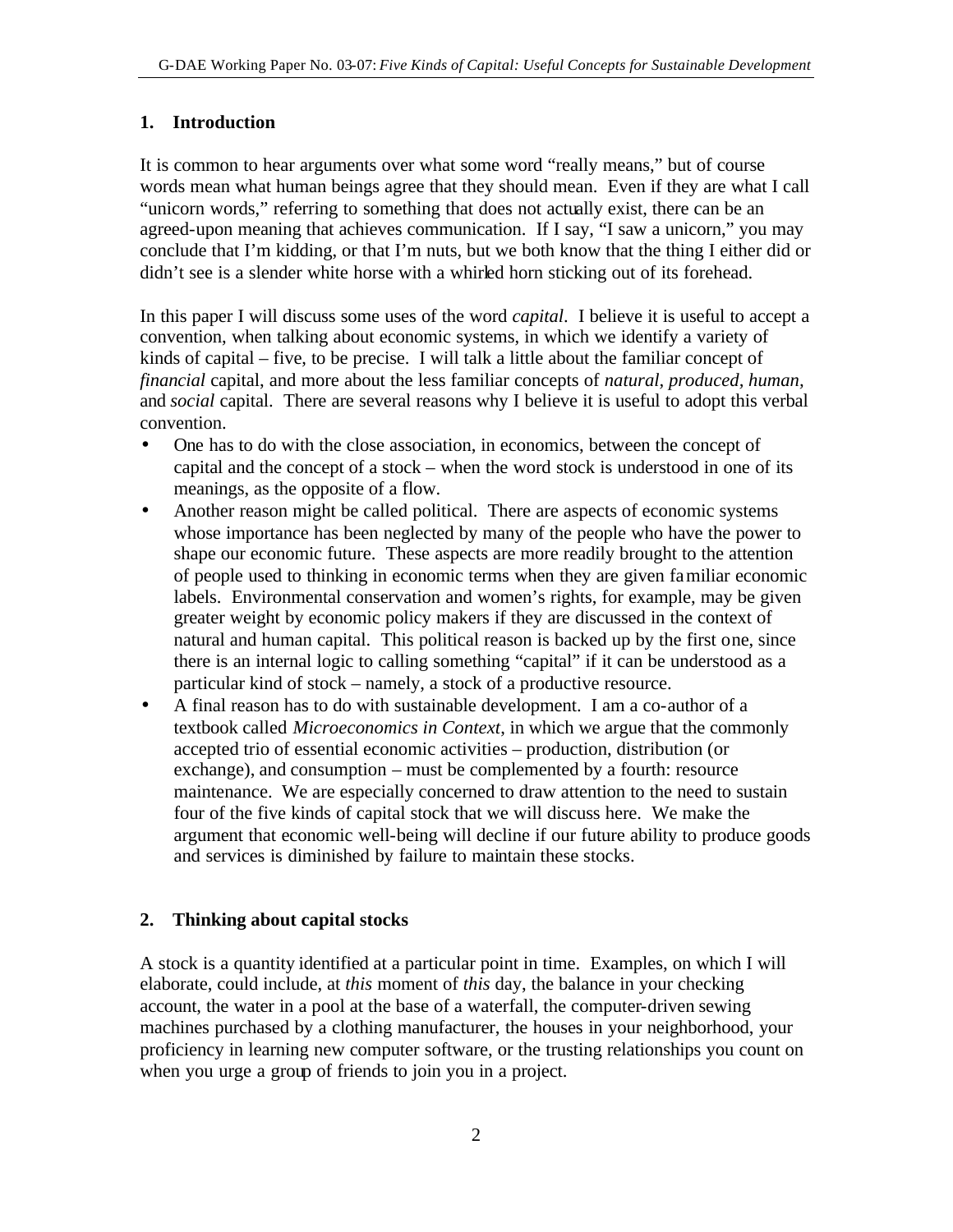Flows, by contrast, are measured *over* a period of time. For example, the deposits and withdrawals you make to your checking account are flows. So is the water that goes off a cliff in a waterfall; its quantity can be measured per minute or per hour. You can think of the flow of sewing machines produced by a company that produces and sells these machines – or you could think of the flow of cloth going into the clothing factory, and the flow of finished goods coming out. The lessons someone may have given you in computer use were a flow of services. If you get your friends all fired up about your project, you could think of a flow of good will, produced by the stock of trusting relationships, as contributing to their mobilization. Flows are like a movie; stocks are like a still photograph. Flows can either add to stocks or decrease them.

For something to be considered a capital stock it must *have the potential to produce something that is economically desirable*. There are people who object to the use of terms that describe nature, human beings, or social groups in terms of their potential to produce something economically desirable. Legitimate objections focus on the fear that such terms are reductionistic in their effect. The fear is that when we speak of natural capital or human capital, we might imply that nature, and human beings, are important *only* as productive resources. It is, of course, important to make the point – and to make it as often as necessary – that the term "human capital" is not intended to be a synonym for human beings, any more than "natural capital" is imagined to summarize everything we care about in nature. These terms refer to much more limited subsets of the broader concepts with which they are linked.

#### **2.a. Financial capital**

Money can be regarded as a capital stock if it will be invested in some activity that produces something – at the very least if it will produce, for its owner, more money. In that case we would refer to it as financial capital. It is in the nature of most production processes that you have to pay for inputs before you can profit from outputs. Before it can make its first sale, a start-up business needs to buy or rent a building and equipment, hire staff, and lay in inventories of materials and supplies. Students need to pay for textbooks well in advance of receiving any increase in salary that their education might eventually gain for them. Local governments often take on a big project like building a major bridge before collecting the tolls that will pay for it. Financial capital is what allows all these productive activities to get going, in a money economy, in advance of the returns that will flow from them.

In actual fact, a great deal of financial capital, especially as it is used in international transactions, does nothing more than accommodate changes in ownership, for example in ownership of future shares of the agricultural output of some region, or of the currency of a nation that is expected to rise in value, or in ownership shares (also, confusingly, called "stocks") of a corporation. Of all the kinds of capital I'll discuss, the adjective, "productive," is most often questionable when applied to financial capital.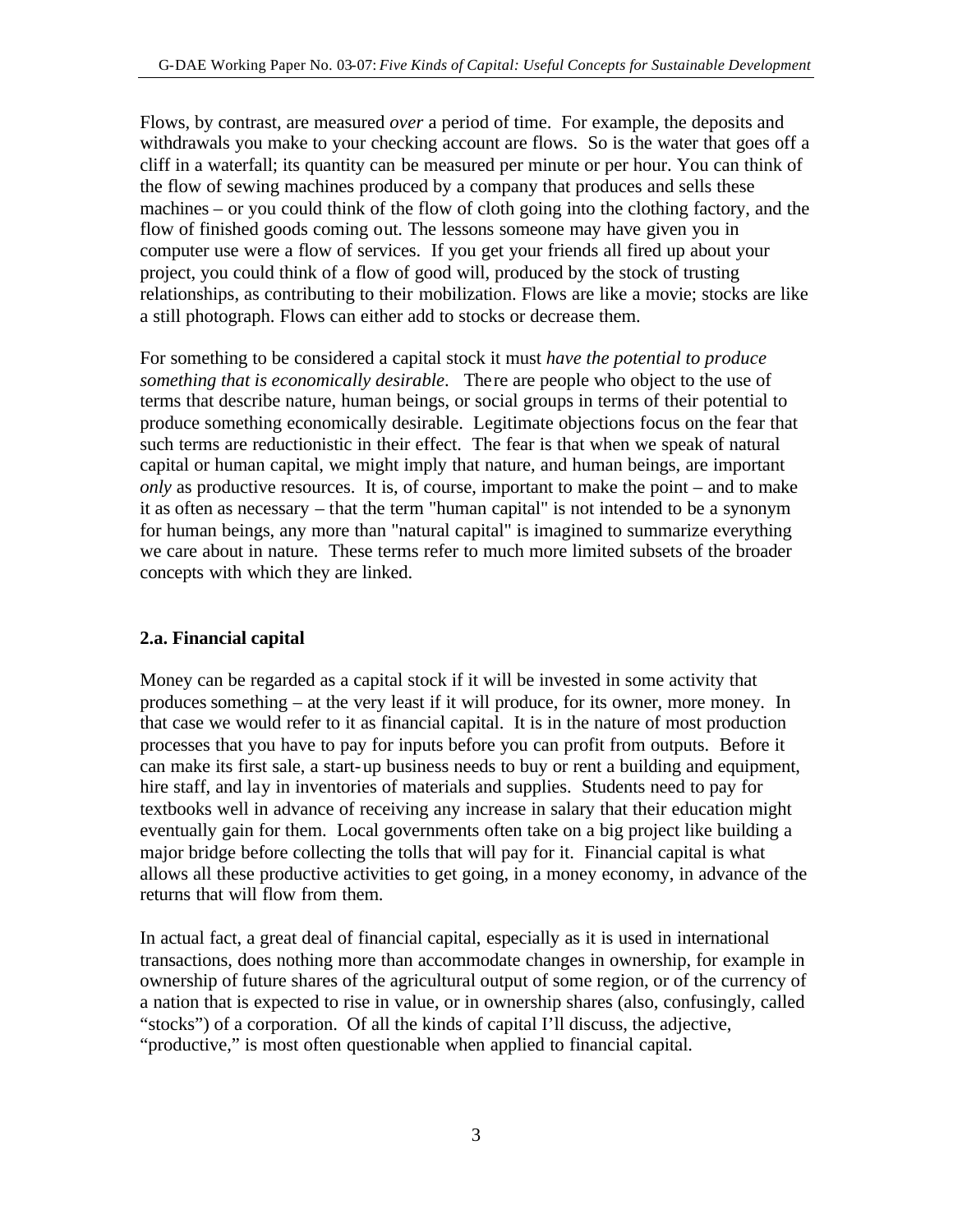#### **2.b. Natural capital**

Returning to our original list of examples, a pool of water – and, indeed, all of the water at any given moment in a particular ecological system – may be called a capital stock if it plays a role in some economically productive process. If this discussion were coming out of a different discipline – say, ecology – our decision to call it a capital stock could depend upon its playing a role in some *ecologically* productive process. There can be some convergence of the economic and the ecological points of view as we look beyond the most narrow and short-term view of the economy, noting that the ability of a pool to support various kinds of animal and plant life is a component of a productive ecological system, and that the economic system is, ultimately, a subset of the ecological system.

It was from a largely homocentric point of view that economists first began to label stocks of clean water and air, as well as forests, fisheries, and the ever evolving systems that support them – and us – as natural capital. While the term was originally used only for those aspects of nature that humans were actually using – and especially the parts that they were depleting, such as fertile topsoil – growing awareness of the intricacy and delicate balance of the relationship between the natural environment and human economies is encouraging many to think of our total natural environment as precious natural capital.

### **2.c. Produced capital**

After financial capital, the most familiar item on the list I initially laid out was probably the sewing machines. In old economics textbooks you may well find mention of only two kinds of capital, financial and physical, and the discussions of physical capital would all have been about things made by human beings: roads, communication lines and other kinds of infrastructure, as well as factories and machines. They might have excluded houses, now recognized as part of the category of produced capital, essential for producing the economic good of shelter. And they would not have recognized that physical capital is of two kinds, natural as well as produced. We now define produced capital as, specifically, physical assets that are generated by applying human productive activities to natural capital, and that are used to provide a flow of goods or services, whether in the business sector, in homes or communities, or in the public purpose sector of governments and non-profits.

I referred, earlier, to the fear of a reductionist effect from associating the word "capital" with nature, humans and society. It may be that the reason this fear surfaces in this context is that the most well-known use of the term capital is, as just suggested, in reference to produced physical objects. When we think of a factory, a sewing machine, a hand-loom, a computer, or other objects which have been produced for the purpose of making other, economically desirable things, reductionism does not seem too inappropriate. The factory might be more than just productive capital – it could have aesthetic or historic or community-related meanings – nevertheless there is not a high likelihood of creating offense if we say "that factory is nothing more or less than a capital input to production."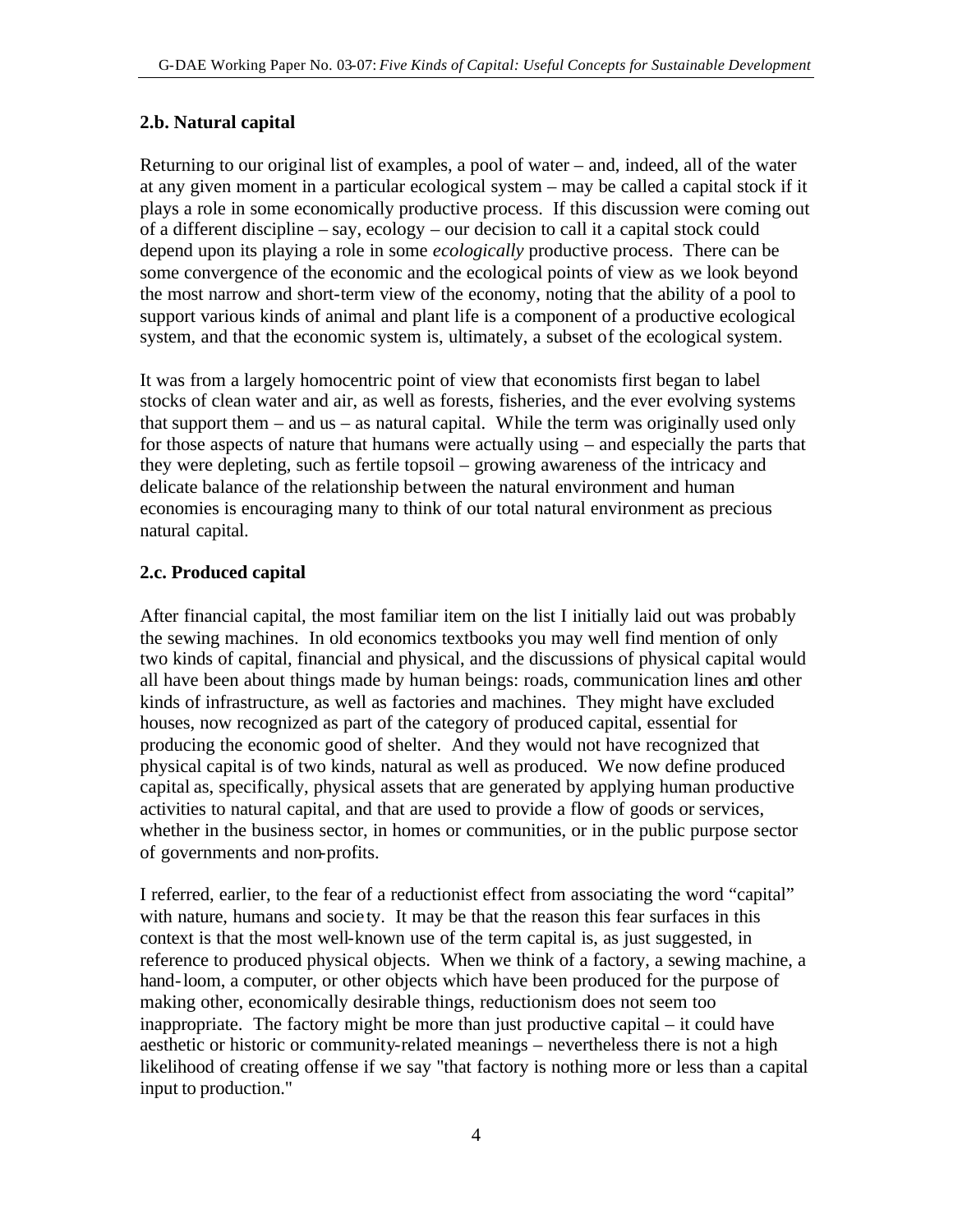The point is, however, that even in talking about produced capital such a reductionistic approach is not necessary. We can refer to a violin as produced (and productive) capital without implying that that is *all* it is. However, because there are many circumstances wherein a reductionist attitude is taken to produced capital, and few voices are raised in protest, this strengthens the impression that the word is necessarily reductionistic. I will argue that we simply do not need to accept that. We can refer to human capital when referring to an individual's potential to produce something that is economically desirable, and still keep in mind that that is not all that matters in that, or any other, individual.

#### **2.d. Human capital**

With the introduction given in the previous section, let us now extrapolate from our discussion of the various kinds of physical capital, to think of human capital as a stock of capabilities, which can yield a flow of services. Your ability to work with computers is one of your individual productive capabilities. These capabilities depend not only on your knowledge, education, training, and skills; they also include useful behavioral habits as well as your level of energy and your physical and mental health. All of these aspects of human capital have some component of inherited characteristics, but they must also be created and enhanced through nurturance, education, and other aspects of life experience.

The word, labor, is often used to refer to the flow of effort, skill, and knowledge that humans directly provide as inputs into productive activities. Labor, because it is a flow, is usually measured over a period of time, such as by the number of person-hours of work at a particular skill level that has been used over a week or month.

There is a whole industry in the field of labor economics, in which quantifiable proxies are found for some of the more elusive, less quantifiable aspects of human capital – e.g., years of education are used as a proxy for knowledge; years on the job as a proxy for skill; and sometimes age as a proxy for experience. These numbers are then fed into econometric calculations in order to discover how much of the difference in people's income they can account for. Some interesting things emerge, especially when comparing male and female wages, or the incomes received by minority and dominant groups. All of the human capital proxies people can think of still don't account for all of the pay gaps that exist between more and less favored groups, leaving plenty of room for explanations based on prejudice, exploitation, etc.. At the same time, it is necessary to recognize that such analysis may also be leaving out important variables for which it has been impossible to find adequate, quantifiable proxies.

In recent years the World Bank has issued statements to the effect that, in many poor countries, the highest return will come from investments in female education.<sup>1</sup> Their reasoning is that these investments will contribute enormously to those countries' human capital. They have impressive numbers to prove their point, based on studies in which, for example, years of education among girls and women are regressed against indicators of health and nutritional status among children of specified ages. These are cases where the essential point – that a society is better off when the women are educated and able to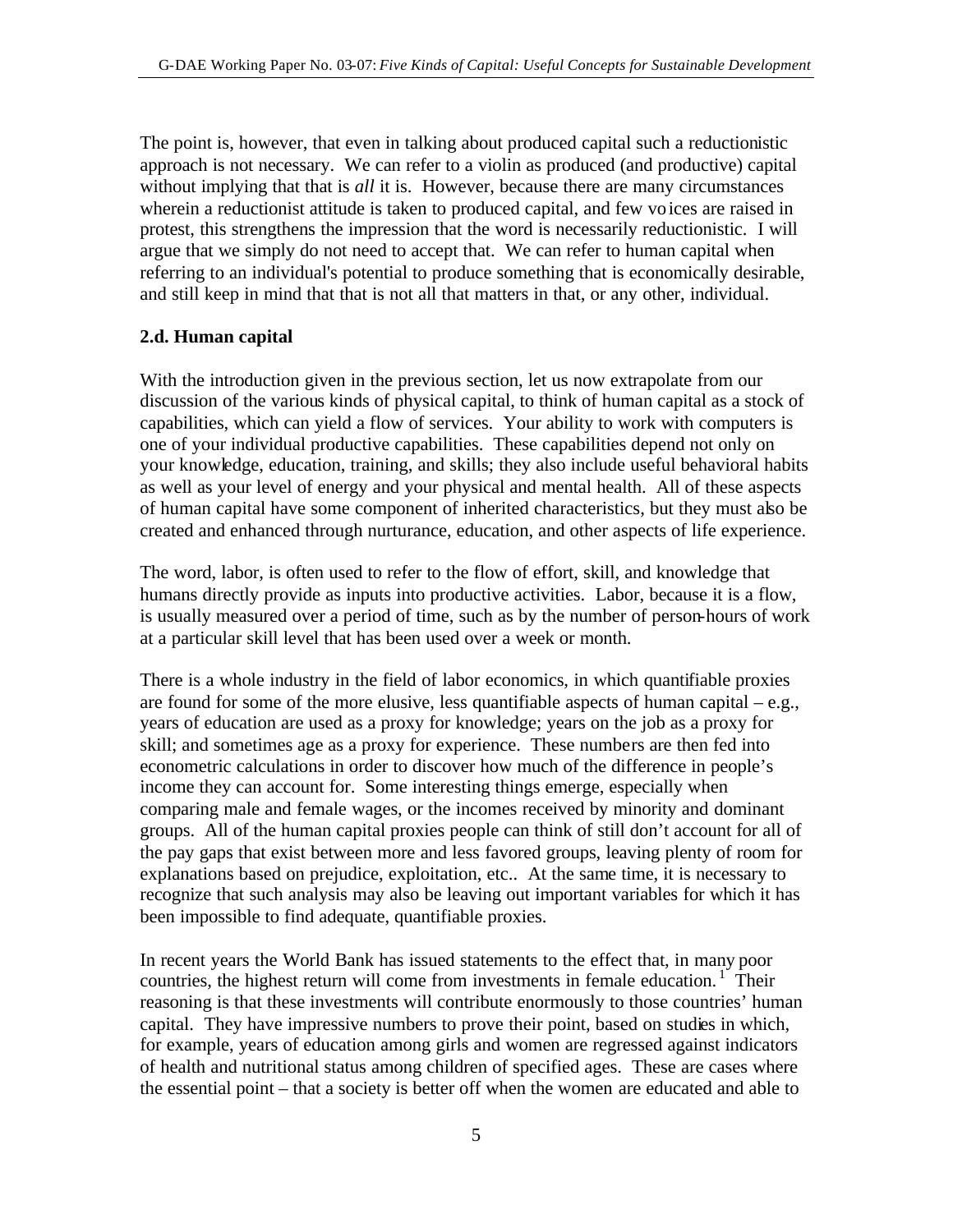earn money – is so powerfully true that it can be demonstrated with even fairly crude proxy measures. But while these measures can indicate correlation, they of course cannot tell us about causality. The causal relationships, in fact, are in important ways political. That is to say, they are have to do with the distribution of power, within families, communities, and the society at large. Female education does not only increase the wage-earning potential for women; in doing so it also gives women the domestic negotiating power to limit their family size, and aids them in making and implementing decisions relevant to their own and their family's nutrition and health. This is one of the areas where the political aspect of language is most evident. To those who say that it is dehumanizing to talk about human capital, I respond that this term has been a potent force in alleviating the even more dehumanizing effects of extreme poverty.

#### **2.e. Social capital**

The fifth kind of capital – social capital – is even harder to measure, and has sparked even more controversy. Let me start by talking about it in terms of stocks and flows. Auditors and appraisers, who are always pleased to find something new that they can be paid to measure, have taken enthusiastically to assigning dollar values to the "good-will" that is now commonly accepted as a part of the capital stock of a company when it is sold. In spite of measurement difficulties, I have no doubt that good-will is a real thing, and that a company's value can rise following a dramatic incident, such as Johnson and Johnson's recall of Tylenol when some bottles had been tampered with. There can also be an outflow of good-will if it becomes widely known that a company is mistreating its workers or cheating its stockholders.

In contemporary industrialized economies, the term "social capital" refers to the stock of trust, mutual understanding, shared values, and socially held knowledge that facilitates the social coordination of economic activity. Recognition of this concept by economists is fairly recent, and has been strengthened by the observation that variations in social capital across communities and societies can help to explain some of the differences in their economic development. It is most often used to refer to characteristics of a society that encourage cooperation among groups of people (e.g., workers and managers) whose joint, interdependent efforts are needed to achieve a common goal such as efficient production. Studies suggest that strong norms of reciprocity lead people to trust and to help one another, and that dense networks of civic participation encourage people to engage in mutually beneficial efforts rather than seeking only to gain individual advantage at the possible expense of others. Hence such norms and networks are frequently cited as important components of social capital.

Social capital resembles other forms of capital in that it generates a service that enhances the output obtainable from other inputs, without itself being used up in the process of production. If you urge your friends to help you organize a neighborhood clean-up day you will, as I suggested earlier, be calling on the flow of good will that emanates from a stock of trusting and collaborative relationships. If the event turns out to be poorly organized, and people feel that they have contributed their time and efforts with no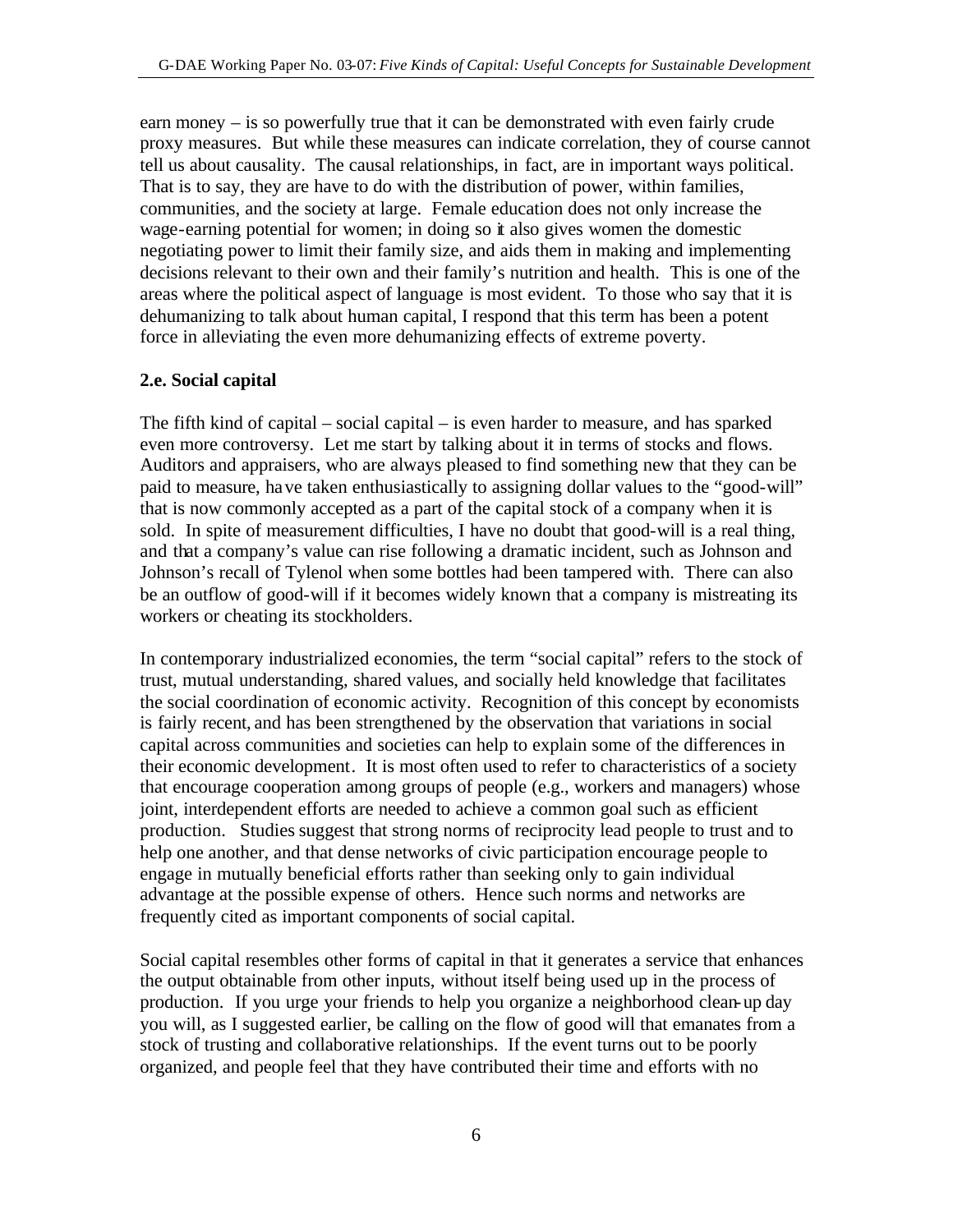results, you may then find that you have used up some of your stock of social capital – the next time, fewer people may answer your call.

Not all capital can be classified clearly into only one form. When people deliberately create stocks of new hybrid seeds through selective breeding, for example, such seeds may be seen as partly natural and partly produced – and also as embodying human and social knowledge. Most actual cases, however, can be more clearly classified.

### **3. A brief historical overview**

The field of economic studies has existed for about two and a half centuries. For the first 200 years of this time it seemed obvious – after Adam Smith and others pointed it out – that it was produced capital that made the difference between more and less productive systems. When early economists defined productive inputs under the three headings, "land, labor and capital," the word *capital* meant, simply, produced capital. The term *land* could cover any parts of natural capital, but for the most part only land itself was seen as in limited supply: the rest of nature was assumed to be limitless, and was largely taken for granted. *Labor* was a similarly undifferentiated input; it simply meant personhours of paid work. As an illustration of why we need new terms, during the next few paragraphs I will try to stick with the classical terms for the three productive inputs, as just defined.

The discipline of economics grew up with the Industrial Revolution. By 1950 a dozen or so human generations had been exposed to the experience that each new generation of capital – remember, I now mean simply produced capital – tends to be more productive than what has gone before. Technological improvements to capital were making both land and labor more productive. Nature was not, of its own accord, becoming more bounteous, but technological innovations were making it possible to get more food out of each field, to use more of the wood from each tree, and to turn previously useless forms of fossilized carbon – coal and petroleum – into energy that enormously augmented human capabilities.

Most dramatically, labor productivity – the value of the output that could be produced with each hour of work – was rising because of the capital accumulation. This is easily seen today, when you compare the value of the output that can be produced in a month by some American worker who can use equipment worth \$15,000, versus the product of an Indian who might be working with only \$15 worth of equipment.

Over the centuries that we are reviewing, increasingly productive workers were able to command higher salaries. Living standards went up many-fold for large parts of a rapidly growing human population, in a 250-year expansion of economic prosperity that was historically unprecedented. However, as labor became more expensive there was pressure on producers to economize on this factor of production, substituting both (produced) capital and the natural inputs from which all material things are ultimately made.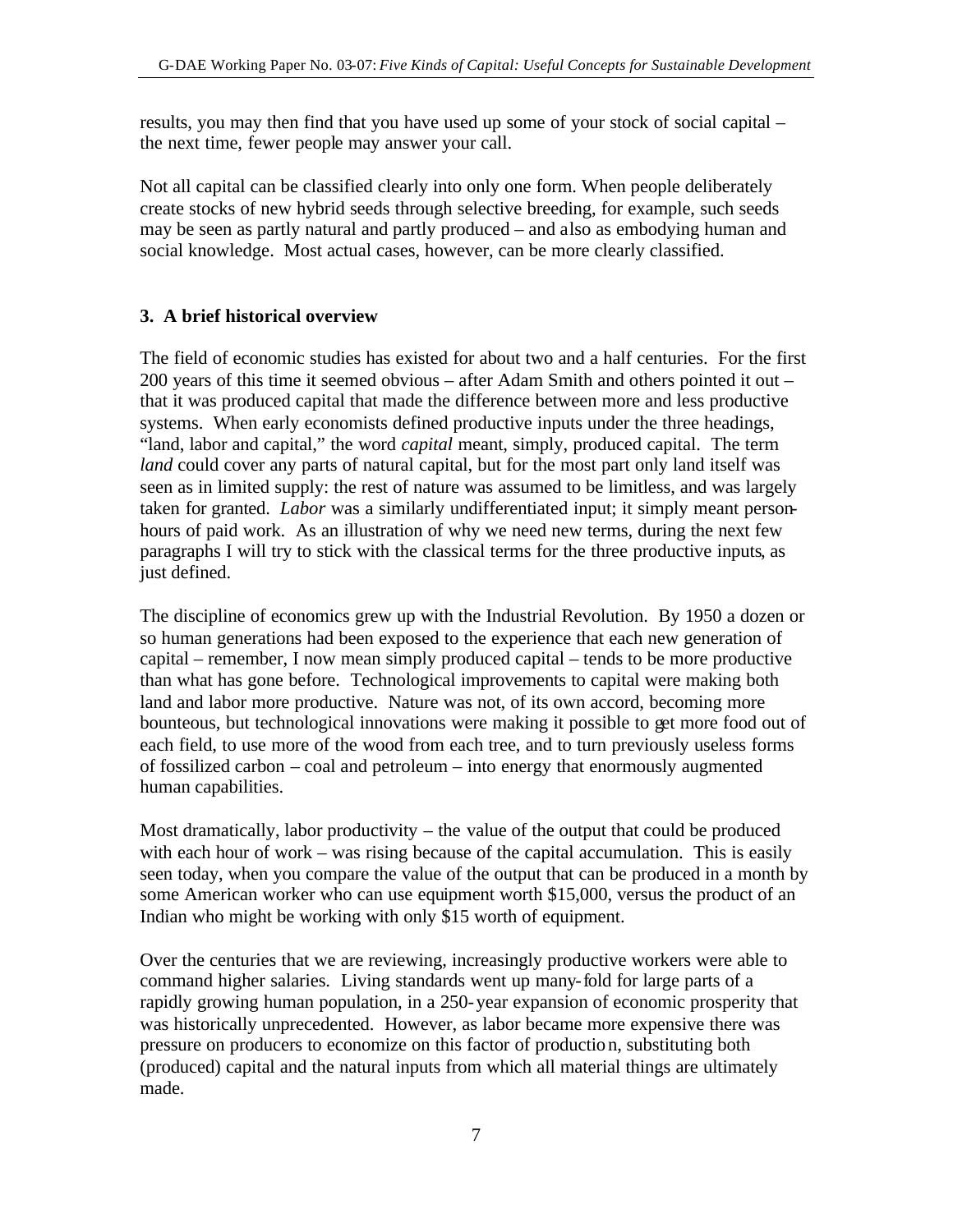Prior to the industrial revolution, land had seemed to be the limiting constraint. Malthus, looking back over the previous history, had observed that labor was rarely in short supply; whenever there was enough food to support more people, the population would grow until shortage of land, or a period of bad weather, created starvation. He expected that this situation would always create a balance of food and population at a low level of prosperity. Then along came the industrial revolution which, through ever more efficient technology, and the machines in which it was embodied, kept ratcheting up labor productivity, generation after generation. This, in a nutshell, is why – so far – Malthus' gloomy predictions have not come true.

Now, however, we are facing a predicament. There is pressure to economize on labor, because it is expensive. There is growing pressure to economize on land – using that term to include both the stock of natural capital and also the flows that it produces. It is becoming evident that the human harvest of these flows is often unsustainable (fisheries are a prime example), while the waste products from production are degrading large portions of the world's stocks of natural capital. But there is also pressure to economize on capital – produced capital – because every new factory, machine, or consumer product is produced in ways that add to the pressures on the environment, and, to the extent that any materials are used up in the process, these materials must all originate in nature.

How, you might wonder, can you produce more, or even the same, value of output while simultaneously decreasing the use of all three classical inputs? This possibility can only be understood if we shift our vocabulary back from the classical three-input analysis to the more complex modern divisions and definitions of capital outlined earlier. What has been happening is a technological and social response that has sometimes been called dematerialization, or ephemeralization – a process in which information and other immaterial inputs are being substituted for many material inputs. Here are just a few examples.

- In some places, such as the American Midwest, laser technology is used to create perfectly level agricultural fields. This allows irrigation to take place with minimum water use.
- IPM Integrated Pest Management is a system that used knowledge and intelligence to substitute for chemicals, as farmers identify and destroy by hand some of the most pernicious pests, and learn how to live with others. In many cases it turns out that a balanced ecological system, without chemicals, makes up through reduced input cost for the output lost to pests. Moreover, under such systems, soil fertility increases over time, in contrast to the loss of fertility that occurs with the heavy chemical applications of industrial agriculture.
- Transportation at present relies heavily on climate-change-inducing fossil fuel use, while transportation infrastructure and equipment  $-e.g.,$  roads and cars  $-\text{ also}$ impose serious environmental costs. Electronic communication has not yet made a significant dent in materials-based transportation, but it has the potential to do so, through the internet, teleconferencing, etc.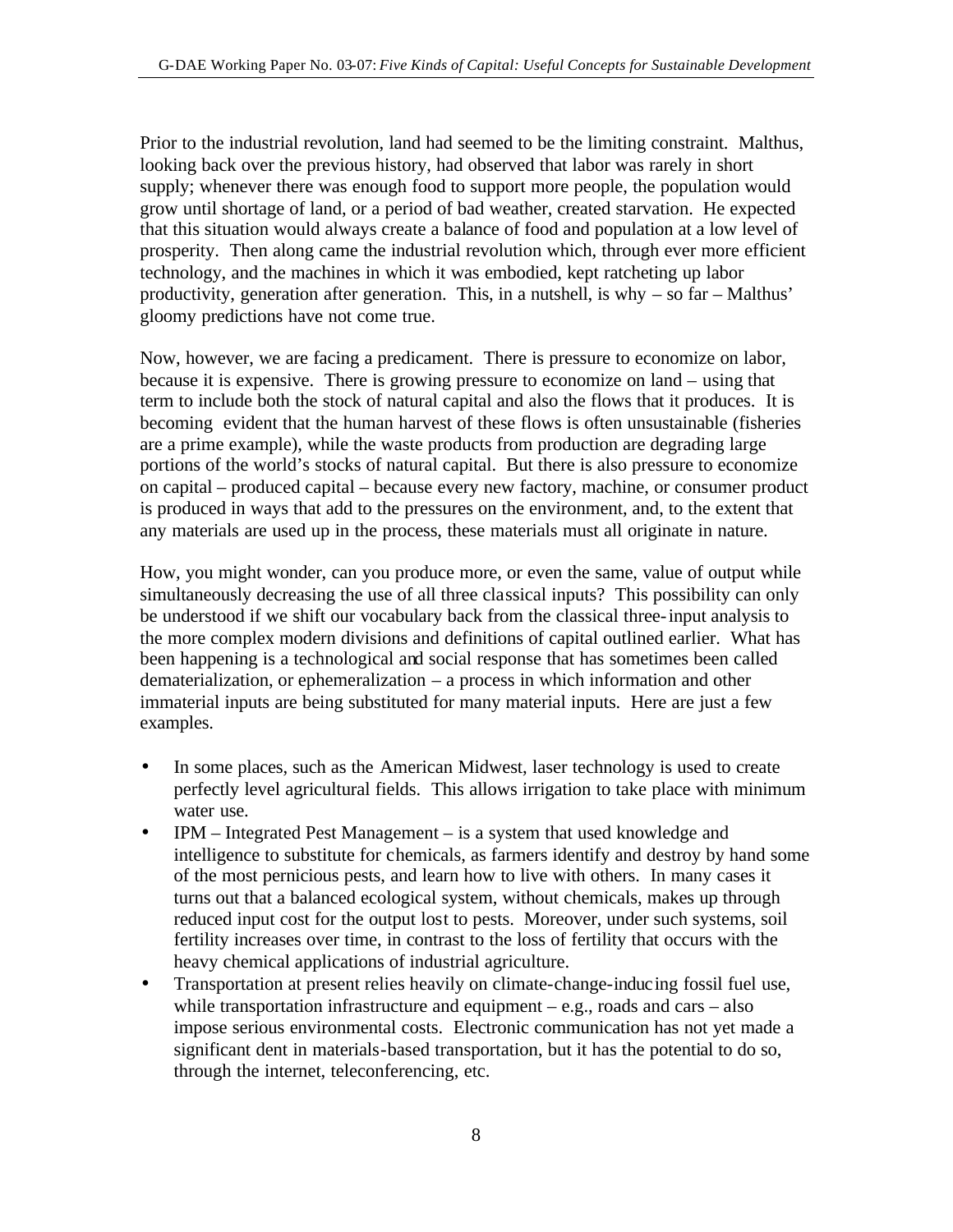• Green building design is finally beginning to get serious attention. Properly placed and usable windows, louvers, etc., can substitute for significant amounts of both heating and cooling. Roof run-off can be diverted to irrigate plantings. Intelligent systems can cut down dramatically on the energy needed for lighting – and so on.

The substitution of  $\mathbf{ii}$  – information intensive – for  $\mathbf{mm}$  – mostly material – technologies<sup>2</sup> is not happening as quickly as we might wish, in light of the severe strains now showing throughout the Earth's ecosystem. Nevertheless, it is proceeding in generally the right direction.

As the computer revolution and related events have rapidly expanded the category of "knowledge workers" – people whose jobs consist largely of processing and applying, and sometimes creating, knowledge and facts about the social and physical world – it has become evident that a continuing increase in productivity does not depend only on physical capital and sheer human effort. It also depends on intangible kinds of capital, including the knowledge, skills, and habits embodied in individuals, and the social knowledge and behaviors that make it possible to deploy individual human capabilities to best effect. To understand this better, I will briefly discuss the intersection of social capital and technology.

#### **4. The role of technology**

Usually when we think of using technology to increase productivity, we think of technology that is *embodied* in produced capital; for example, each generation of sewing machines has embodied some improvements that allow the users to accomplish what they want more quickly, or with less waste of material inputs, or to produce a higher quality of output.

On the other hand, technology can be *disembodied,* potentially enhancing the productivity of many different inputs used in production. Such intangible technologies may consist of shared understandings and procedures; for instance, some farming communities possess traditions that tell all farmers, in general terms, what to do to prevent soil exhaustion. One such tradition, found in both ancient and modern farming communities, is the idea of crop rotation. If a farmer continually plants the same kind of crop in the same field, over time the fertility of that soil is likely to diminish. Rotating complementary crops – for example, alternating legumes with nitrogen-depleting crops – can significantly increase output. This is an interesting example because it can be achieved with no additional input except the immaterial input of knowledge. Why, then, was the practice widely ignored during the early period of modern industrial agriculture, and why is it being rediscovered today? The answer is found not so much in the knowledge held by specific individuals as in the belief system of a culture. Such socially held knowledge can also be lost, or wasted by not being used. Declining rice yields in Myanmar at this time are a direct result of the central planning dictates to farmers in the best rice-growing area of the country, decreeing that rice must be planted there every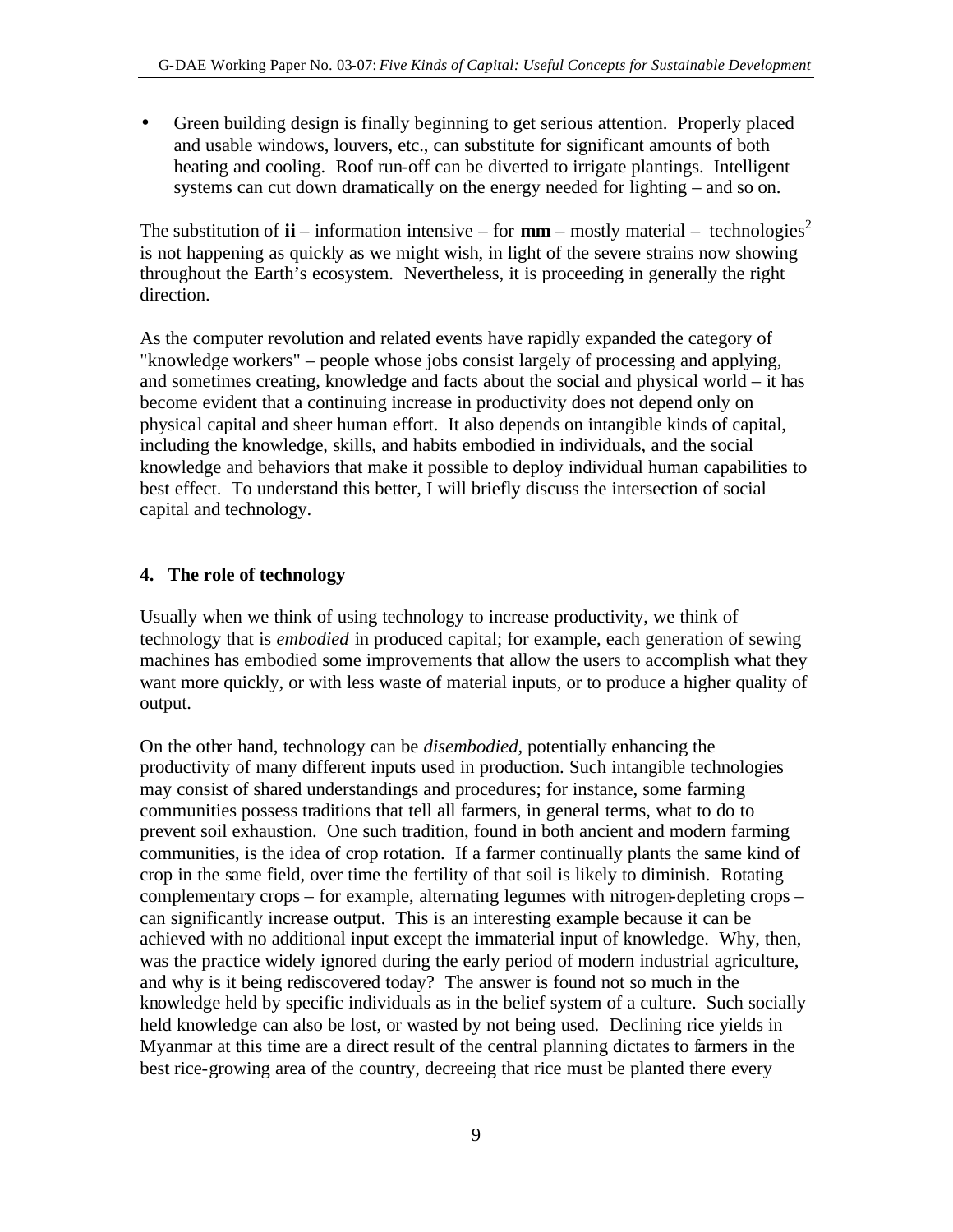year. The farmers know perfectly well that rice fields need to be rested with crops that will refresh the soil, but the authoritarian government ignores this common knowledge.<sup>3</sup>

Much knowledge is socially held. Social capital includes the cultural beliefs and fashions of thought that determine what knowledge is applied, which scientific questions are researched, and which technological possibilities are explored. For example, growing public awareness of the dangers presented by global warming could be considered a form of social capital, because it increases the ability of society to respond to a significant threat to future well-being.

#### **5. Sustaining capital stocks**

The terms we have been using are helpful for understanding sustainable development. *Development* may be defined as improvement in the conditions and experience of life. This requires continued – in some cases increased – production of the goods and services that contribute positively to the quality of life. *Sustainable development* can only occur if this production occurs in ways that maintain or increase all of the necessary capital stocks. A sustainable socioeconomic system creates a flow of desirable goods and services by using its renewable capital stocks without depleting them. Although some portion of some (especially nonrenewable) capital stocks may be used up in the process of production, the overall quality and quantity of the resource base for sustaining life and well-being must be preserved.

These requirements are well known with respect to the physical forms of capital. It is evident that, if our stocks of housing, roads, communication systems, factories, and equipment are wearing out without being replaced, the standard of living as normally measured will decline. Humanity is also beginning to understand that there are even more serious problems related to natural capital. There is irrefutable scientific evidence that depletion of the ozone layer, pollution of the upper and lower levels of the atmosphere, extinction of many aquatic and terrestrial plant and animal species, and many other global and local ecological impacts pose serious threats to human health and the quality of our lives.

It is possible for economic activity continually to augment stocks of produced capital, more than offsetting any decline associated with the depreciation of buildings and equipment; and, indeed, the replacement of old produced capital with new often (though not always) brings improved quality. In contrast, the impact of economic activity on the stock of natural capital is most often negative; either the existing stock is drawn down (when natural resource inputs are used), or the quality of the stock is diminished (e.g., by the introduction of waste products). Moreover, the fact that the global biosphere is finite suggests that, sooner or later, there will be a limit to the size of the physical flow of production that can be maintained over time.

The necessity to maintain the intangible, unmeasurable stocks of human and social capital is equally grave, though perhaps less obvious. If formal education systems,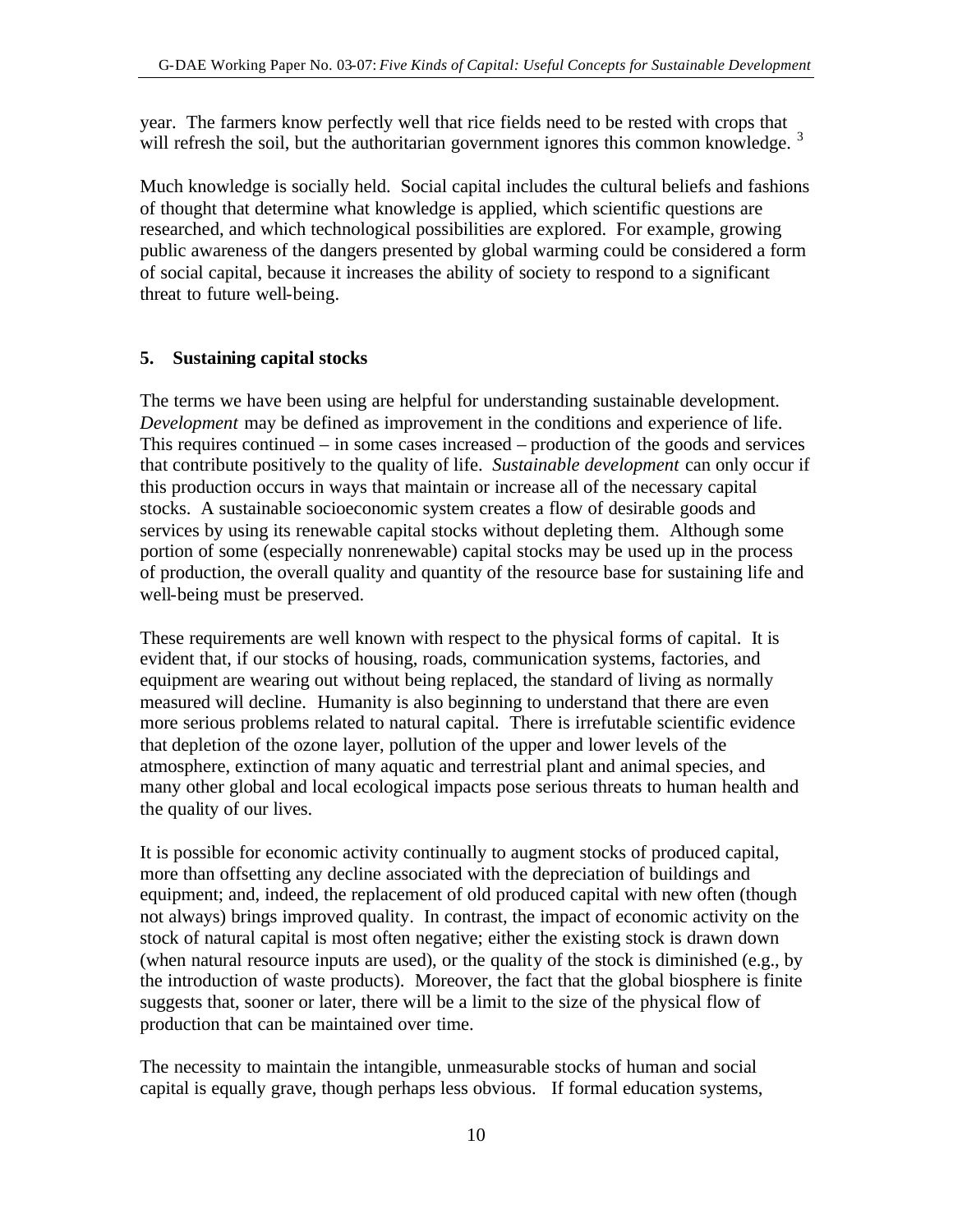norms of childrearing, or socially accepted patterns of behavior change in ways that cause a deterioration in the level of education and health of a population, or in such cultural and ethical aspects of behavior as the prevailing standards and expectations of honesty, reliability, initiative, and originality, such deterioration will negatively affect future standards of living.

An expanded concept of sustainable development uses the acronym SAEJAS for Socially And Environmentally Just And Sustainable Development. Social justice is emphasized here for two reasons. One is that it answers the implicit question: Development for whom? SAEJAS development is necessarily improvement for all; to the extent that some benefit from it while others do not, it cannot be seen as successful. The other reason is that many studies show that inequality, to the extent that it is viewed as unfair, or that it creates circumstances of extreme deprivation for some members of a society, degrades social capital. In actual economic life cooperation is more important than competition for achieving efficiency and productivity; but it is harder to evoke cooperation in a situation of oppressive inequality.

It has become apparent that productivity is based on a much more complex set of variables than the old "land, labor and capital." Not only is it necessary to extract productive flows from the variety of kinds of capital resources; we must also ensure that these flows can be sustained. In this context there is urgent, real-world importance in the distinction between stocks and flows, the addition of resource maintenance to our standard list of economic activities, and an understanding of natural, human, and social capital – however we chose to label these concepts.

*Neva Goodwin is Co-Director of the Global Development and Environment Institute. She holds a Ph.D. from Boston University.*

#### **NOTES**

 $\overline{a}$ 

<sup>1</sup>See, e.g. World Bank Newsletter, 10/31/1992, "Educating girls has a high payoff":

Investing in the education of girls yields high returns by cutting through a vicious cycle. Mothers channel much more of their income to expenditures on children than their husbands do, and educated mothers have healthier children. Educating girls yield other benefits as well. It cuts through the vicious cycle of illiterate mothers and daughters. Educated women choose to have fewer children. By increasing knowledge about health care practices and reducing the number of pregnancies of these women, female education significantly reduces the risk of maternal mortality.

<sup>&</sup>lt;sup>2</sup> See Goodwin, Neva R., "Lessons for the World from US Agriculture: Unbundling Technology" in World Development, January, 1991 Vol. 19 no. 1.

<sup>&</sup>lt;sup>33</sup> See GDAE discussion paper # 03-04 by David Dapice.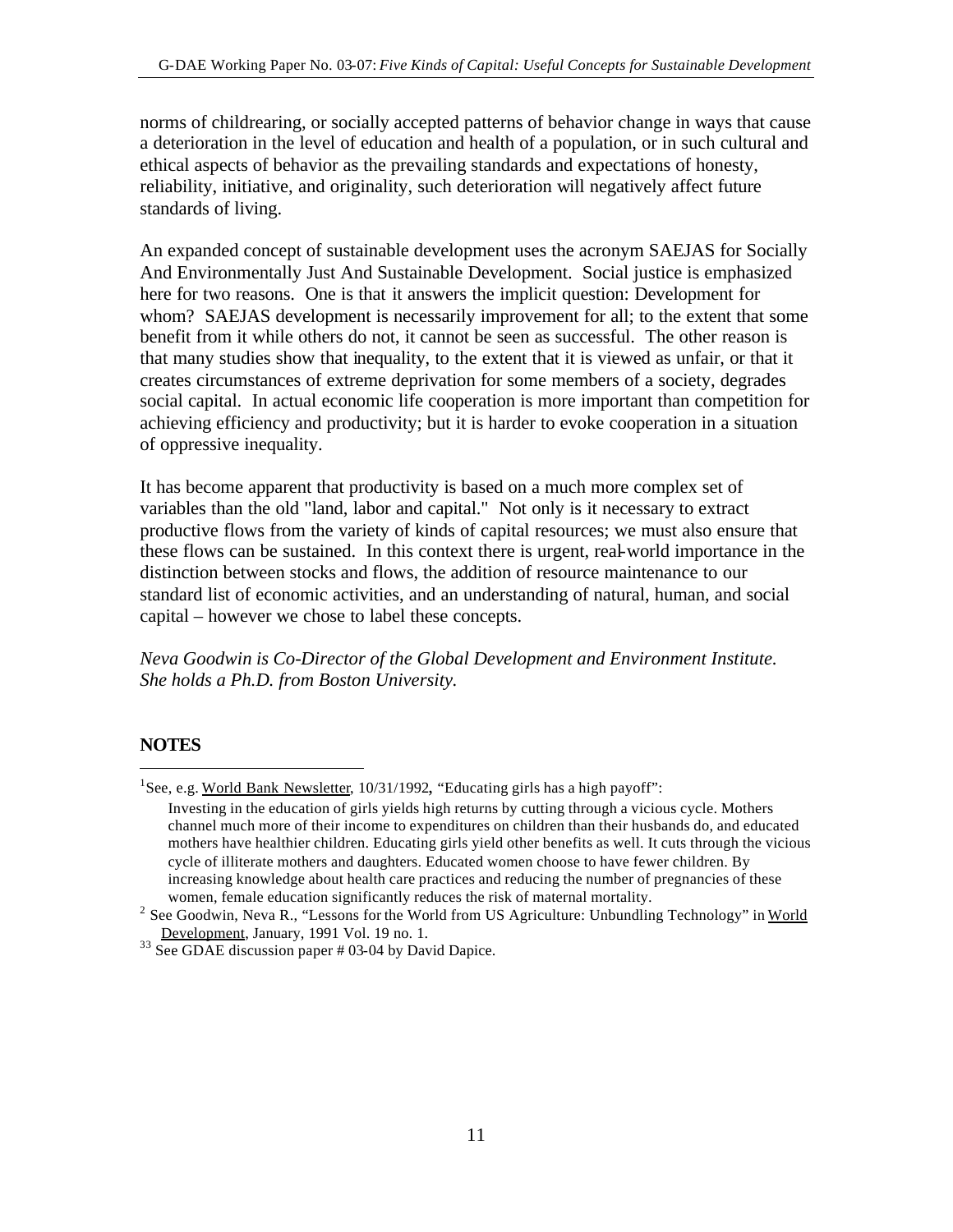**The Global Development And Environment Institute (G-DAE)** is a research institute at Tufts University dedicated to promoting a better understanding of how societies can pursue their economic goals in an environmentally and socially sustainable manner. G-DAE pursues its mission through original research, policy work, publication projects, curriculum development, conferences, and other activities. The "G-DAE Working Papers" series presents substantive work-in-progress by G-DAE-affiliated researchers. We welcome your comments, either by e-mail directly to the author or to G-DAE, Cabot Center, Fletcher School, Tufts University, Medford, MA 02155 USA; tel: 617-627-3530; fax: 617-627-2409; e-mail: gdae@tufts.edu; web: http://ase.tufts.edu/gdae.

#### **Papers in this Series:**

- **00-01** Still Dead After All These Years: Interpreting the Failure of General Equilibrium Theory (Frank Ackerman, November 1999)
- **00-02** Economics in Context: The Need for a New Textbook (Neva R. Goodwin, Oleg I. Ananyin, Frank Ackerman and Thomas E. Weisskopf, February 1997)
- **00-03** Trade Liberalization and Pollution Intensive Industries in Developing Countries: A Partial Equilibrium Approach (Kevin Gallagher and Frank Ackerman, January 2000)
- **00-04** Basic Principles of Sustainable Development(Jonathan M. Harris, June 2000)
- **00-05** Getting the Prices Wrong: The Limits of Market-Based Environmental Policy (Frank Ackerman and Kevin Gallagher, September 2000)
- **00-06** Telling Other Stories: Heterodox Critiques of Neoclassical Micro Principles Texts (Steve Cohn, August 2000)
- **00-07** Trade Liberalization and Industrial Pollution in Mexico: Lessons for the FTAA (Kevin Gallagher, October 2000) *(Paper withdrawn- see www.ase.tufts.edu/gdae/ for details)*
- **00-08** Waste in the Inner City: Asset or Assault? (Frank Ackerman and Sumreen Mirza, June 2000)
- **01-01** Civil Economy and Civilized Economics: Essentials for Sustainable Development (Neva Goodwin, January 2001)
- **01-02** Mixed Signals: Market Incentives, Recycling and the Price Spike of 1995. (Frank Ackerman and Kevin Gallagher, January 2001)